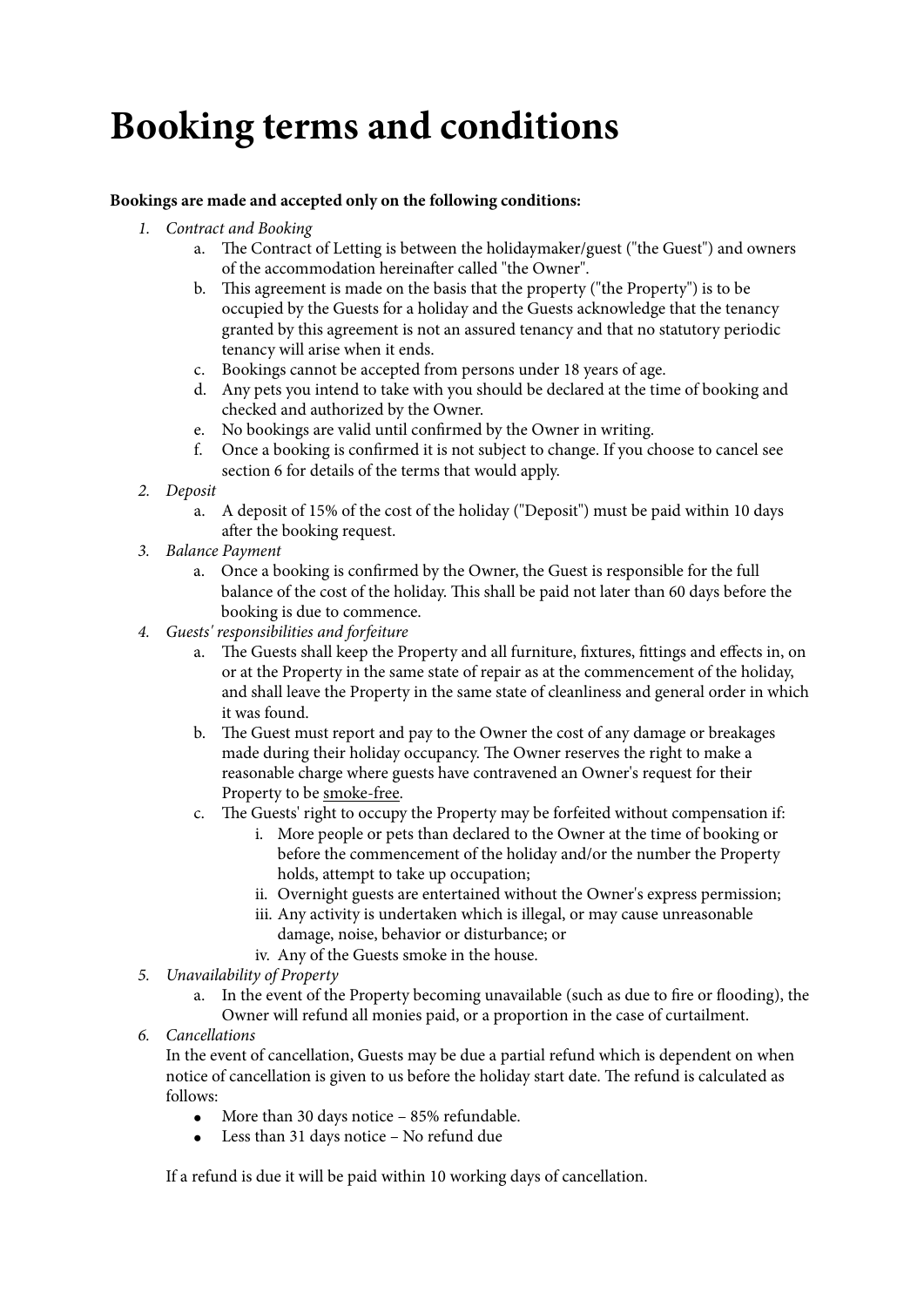- *7. Pets (only dogs allowed)*
	- a. Dogs are allowed with an additional charge per dog, for each full week. You will be informed of the charges at the time of Booking.
	- b. Young dogs (e.g. puppies) must be declared to the Owner at the time of Booking and authorised by the Owner. If a young dog is taken to a Property without the consent of the Owner this could result in you being asked to leave without compensation. When booking online it is advised you check the acceptance of your pet by telephoning the Owner.
	- c. The following dog terms apply:
		- i. Dogs must be under strict control at all times while in or at the Property;
		- ii. Any fouling must be cleared up without delay;
		- iii. The dog owner must bring the dog's bed or basket for sleeping in;
		- iv. Dogs must not be left alone in or at the Property or elsewhere at any time;
		- v. Dogs must not lie on beds or furnishings, and hair must be cleared up before departing;
		- vi. Dog owners must ensure that their pets are free from parasites and fleas before they occupy the Property. Failure to do so may incur subsequent charges;
		- vii.You will be liable for any damage caused by your and any Guests' dogs. Any damage is to be reported to the Owner (or their representative) immediately. Any additional cleaning required, that may incur an additional charge, will be at the Owner's discretion.
	- d. If you break the terms of paragraph 7, the Owner (including their representative) may notify you that you have broken these terms and may cancel this Booking and ask that the Guests leave the Property before the end of the holiday period without compensation, or that they pay an additional reasonable charge.
	- e. Pets, other than dogs, are not allowed
- *8. Owner's access to Property*
	- a. The Owner or their representative, shall be allowed access to the Property at any reasonable time during any holiday occupancy.
- *9. Complaints procedure*
	- a. In the event of there being cause for complaint concerning the Property, the matter shall be taken up with the Owner (or Owner's caretaker) at once. It is important that this is done whilst you are still at the Property so that an on-the-spot investigation can be made if necessary and remedial action taken if required.
	- b. In no circumstances will compensation be considered for complaints raised after the holiday has ended, when the Guests have denied the Owner/caretaker the opportunity of investigating the complaint and endeavouring to remedy matters during the holiday. Please use the phone number +46-733 56 33 46 when contacting the Owner.
- *10. Communication with you and data*
	- a. The Owner may as part of a booking introduce Guests to the goods and/or services of third parties. The Owner shall not be treated as an agent for any such third parties, and any contract for the supply of such goods and/or services shall be between the provider and the Guest.
	- b. **PRIVACY POLICY;** We'd like to assure you that we are committed to protecting the privacy of all our users. We will ensure that the information you provide us with is kept private and confidential, and we will only use it to provide the services you request.
	- c. All electronic data transferred pursuant to these terms and conditions remains the property of the Owner and may not be replicated in part or whole without the Owner's prior written permission. Electronic data will not be preserved indefinitely by the Owner.